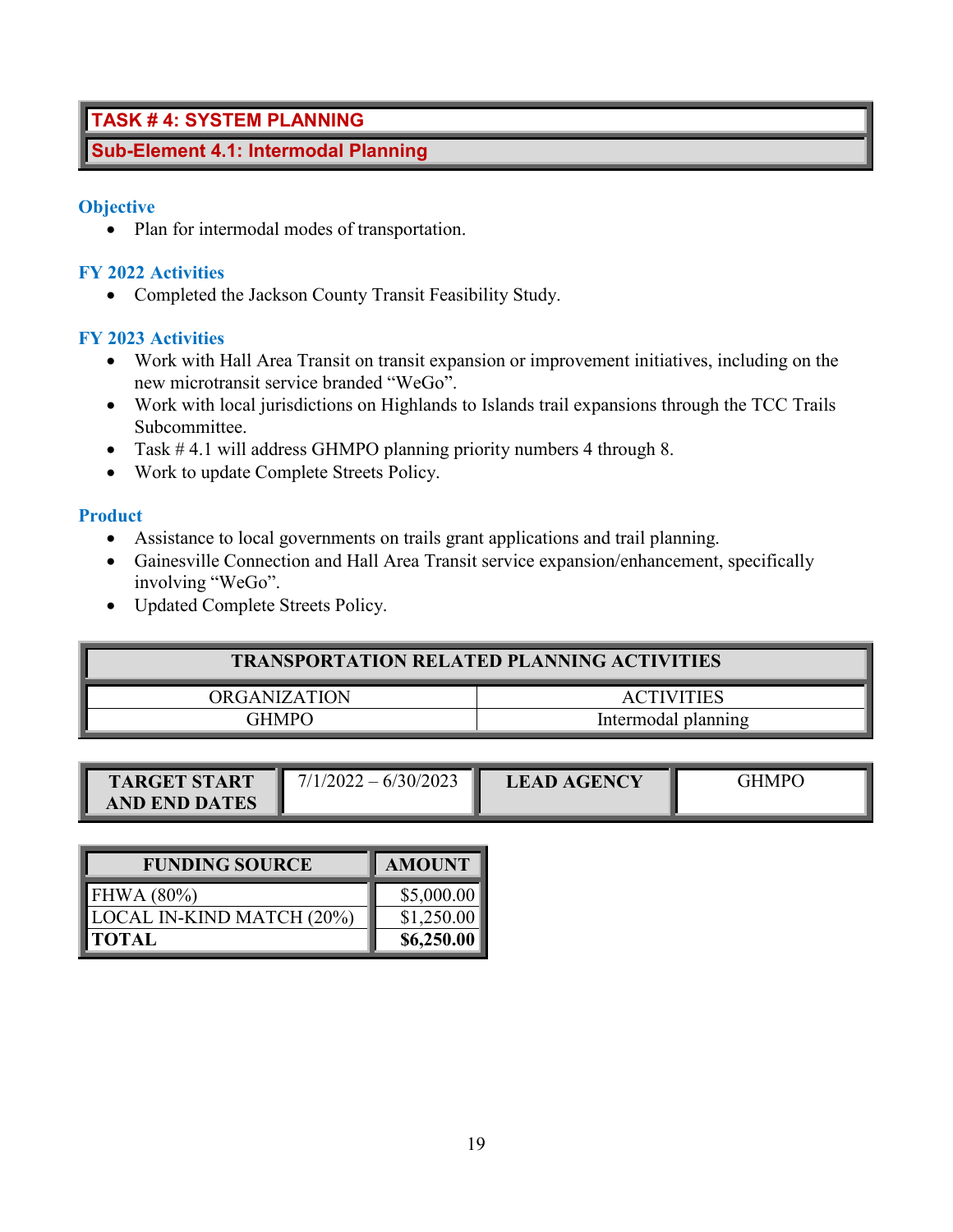# **TASK # 6: SAFE & ACCESSIBLE TRANSPORTATION OPTIONS/COMPLETE STREETS Sub-Element 6.1: Complete Streets**

## **Objective**

- Provide safe and accessible transportation options
- Work to fulfill the vision, principles, and strategies outlined in the GHMPO Complete Streets Policy.

# **FY 2022 Activities**

- Worked with the GHMPO TCC Trails Subcommittee to plan and define the remaining trails segments of the Highlands to Islands Trail, which stretches from the Rock Creek Greenway in Gainesville down to the Friendship Road Sidepath in southern Hall County.
- Worked with Hall Area Transit to launch the WeGo Microtransit Service throughout Hall County.

## **FY 2023 Activities**

• Work to update Complete Streets Policy and maintain Complete Streets project list.

### **Product**

• Updated Complete Streets Policy and maintained Complete Streets project list.

| <b>TRANSPORTATION RELATED PLANNING ACTIVITIES</b> |                                           |  |  |  |  |  |  |  |
|---------------------------------------------------|-------------------------------------------|--|--|--|--|--|--|--|
| ORGANIZATION                                      | <b>ACTIVITIES</b>                         |  |  |  |  |  |  |  |
| <b>GHMPO</b>                                      | <b>Transportation Improvement Program</b> |  |  |  |  |  |  |  |

| <b>TARGET START</b>  | $7/1/2022 - 6/30/2023$ | <b>LEAD AGENCY</b> | <b>THMPO</b> |
|----------------------|------------------------|--------------------|--------------|
| <b>AND END DATES</b> |                        |                    |              |

| <b>FUNDING SOURCE</b>  | <b>AMOUNT</b> |
|------------------------|---------------|
| FHWA Y410 (80%)        | \$5,936.83    |
| LOCAL CASH MATCH (20%) | \$1,484.21    |
| <b>TOTAL</b>           | \$7,421.04    |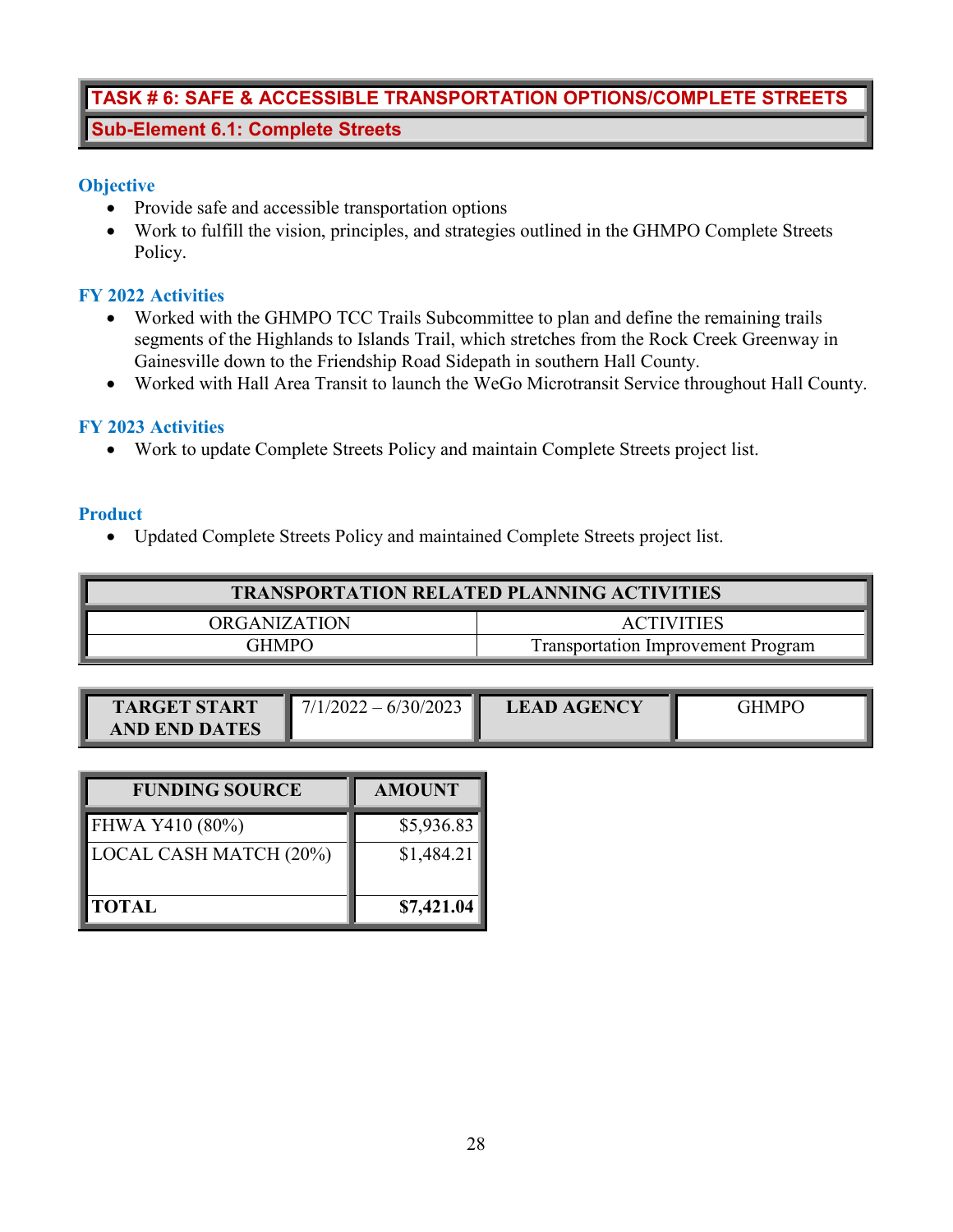| <b>FUNDING SOURCE BY TASK</b>   |                  |                                                             |             |                     |                                |                                 |                                            |                              |                              |              |  |
|---------------------------------|------------------|-------------------------------------------------------------|-------------|---------------------|--------------------------------|---------------------------------|--------------------------------------------|------------------------------|------------------------------|--------------|--|
| <b>FUNDING</b><br><b>SOURCE</b> | TASK NO.         | <b>TASK</b><br><b>DESCRIPTION</b>                           | <b>FHWA</b> | FHWA-<br><b>SPR</b> | <b>FEDERAL</b><br><b>TOTAL</b> | <b>STATE PL</b><br><b>MATCH</b> | <b>STATE</b><br><b>SPR</b><br><b>MATCH</b> | <b>STATE</b><br><b>TOTAL</b> | <b>LOCAL</b><br><b>MATCH</b> | <b>TOTAL</b> |  |
| PL                              | 1.1              | Operations &<br>Administration                              | 103,599.36  | $\theta$            | 103,599.36                     | $\Omega$                        | $\Omega$                                   | $\theta$                     | $25,899.84*$                 | 129,499.20   |  |
| PL                              | 1.2              | Training/Employee<br>Education                              | 15,000.00   | $\theta$            | 15,000.00                      | $\theta$                        | $\theta$                                   | $\theta$                     | 3,750.00*                    | 18,750.00    |  |
| PL                              | $\overline{1.3}$ | Equipment & Supplies                                        | 3,000.00    | $\theta$            | 3,000.00                       | $\Omega$                        | $\Omega$                                   | $\Omega$                     | 750.00*                      | 3,750.00     |  |
| PL                              | 1.4              | <b>UPWP</b>                                                 | 10,000.00   | $\theta$            | 10,000.00                      | $\theta$                        | $\overline{0}$                             | $\theta$                     | $2,500.00*$                  | 12,500.00    |  |
| PL                              | 2.1              | Community<br>Outreach/Education                             | 8,000.00    | $\theta$            | 8,000.00                       | $\theta$                        | $\theta$                                   | $\theta$                     | $2,000.00*$                  | 10,000.00    |  |
| PL                              | $\overline{3.1}$ | Socio-Economic Data                                         | 5,000.00    | $\Omega$            | 5,000.00                       | $\Omega$                        | $\overline{0}$                             | $\Omega$                     | $1,250.00*$                  | 6,250.00     |  |
| PL                              | 4.1              | <b>Intermodal Planning</b>                                  | 5,000.00    | $\mathbf{0}$        | 5,000.00                       | $\mathbf{0}$                    | $\overline{0}$                             | $\theta$                     | 1,250.00*                    | 6,250.00     |  |
| PL                              | 4.2              | GIS, Model<br>Development & Apps.                           | 5,000.00    | $\theta$            | 5,000.00                       | $\theta$                        | $\theta$                                   | $\theta$                     | 1,250.00*                    | 6,250.00     |  |
| PL                              | 4.3              | Long Range Plan                                             | 5,000.00    | $\Omega$            | 5,000.00                       | $\Omega$                        | $\Omega$                                   | $\Omega$                     | $1,250.00*$                  | 6,250.00     |  |
| PL                              | 4.4              | TIP                                                         | 5,000.00    | $\theta$            | 5,000.00                       | $\theta$                        | $\theta$                                   | $\theta$                     | $1,250.00*$                  | 6,250.00     |  |
| PL                              | 4.5              | Bike/Ped Plan Update &<br>Special Transportation<br>Studies | 80,000.00   | $\theta$            | 80,000.00                      | $\theta$                        | $\mathbf{0}$                               | $\theta$                     | 20,000.00*                   | 100,000.00   |  |
| PL                              | $1.1 - 4.5$      | <b>Total</b>                                                | 244,599.36  | $\mathbf{0}$        | 244,599.36                     | $\mathbf{0}$                    | $\mathbf{0}$                               | $\mathbf{0}$                 | 61,149.84                    | 305,749.20   |  |

*\*In-kind local match*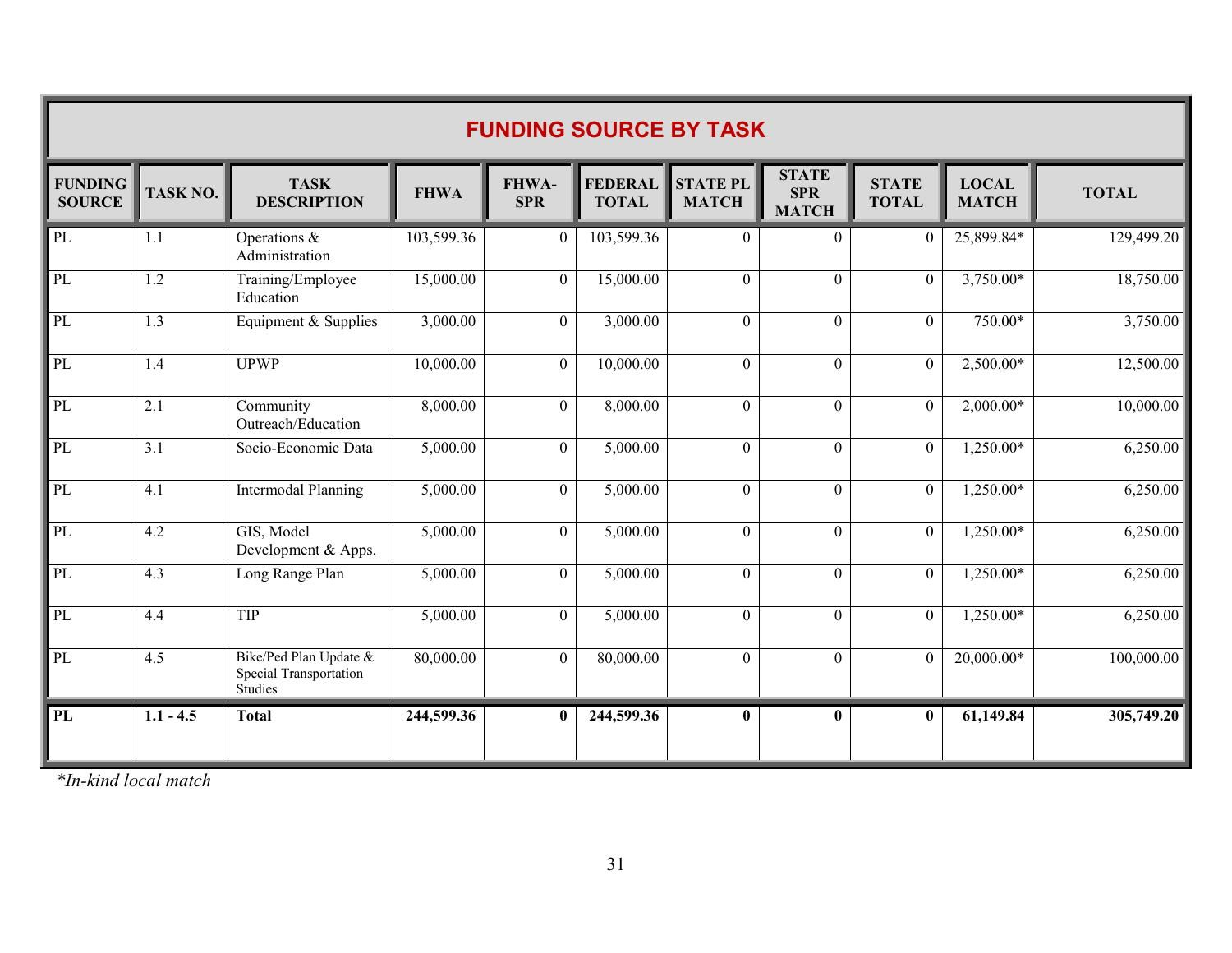|                                 | <b>FUNDING SOURCE BY TASK</b> |                                  |                |                                |                                   |                              |                              |              |  |  |  |
|---------------------------------|-------------------------------|----------------------------------|----------------|--------------------------------|-----------------------------------|------------------------------|------------------------------|--------------|--|--|--|
| <b>FUNDING</b><br><b>SOURCE</b> | <b>TASK NO.</b>               | <b>TASK DESCRIPTION</b>          | $FTA-$<br>5303 | <b>FEDERAL</b><br><b>TOTAL</b> | <b>STATE 5303</b><br><b>MATCH</b> | <b>STATE</b><br><b>TOTAL</b> | <b>LOCAL</b><br><b>MATCH</b> | <b>TOTAL</b> |  |  |  |
| 5303                            | 5.1                           | Program Support & Administration | 41,158.97      | 41,158.97                      | 5,144.87                          | 5,144.87                     | 5,144.87                     | 51,448.71    |  |  |  |
| 5303                            | 5.2                           | Long Range Planning              | 41,158.97      | 41,158.97                      | 5,144.87                          | 5,144.87                     | 5,144.87                     | 51,448.71    |  |  |  |
| 5303                            | 5.3                           | TIP                              | 5,441.06       | 5,441.06                       | 680.13                            | 680.13                       | 680.13                       | 6,801.33     |  |  |  |
| 5303                            | $5.1 - 5.3$                   | <b>Total</b>                     | 87,759.00      | 87,759.00                      | 10,969.87                         | 10,969.87                    | 10,969.87                    | 109,698.75   |  |  |  |

| <b>FUNDING SOURCE BY TASK</b>   |                 |                                   |             |                            |              |                                         |                                            |                              |                              |              |
|---------------------------------|-----------------|-----------------------------------|-------------|----------------------------|--------------|-----------------------------------------|--------------------------------------------|------------------------------|------------------------------|--------------|
| <b>FUNDING</b><br><b>SOURCE</b> | <b>TASK NO.</b> | <b>TASK</b><br><b>DESCRIPTION</b> | <b>FHWA</b> | <b>FHWA-</b><br><b>SPR</b> | <b>TOTAL</b> | <b>FEDERAL STATE PL</b><br><b>MATCH</b> | <b>STATE</b><br><b>SPR</b><br><b>MATCH</b> | <b>STATE</b><br><b>TOTAL</b> | <b>LOCAL</b><br><b>MATCH</b> | <b>TOTAL</b> |
| Y410                            | 6.1             | Complete Streets                  | 5,936.83    |                            | 5,936.83     |                                         |                                            | $\overline{0}$               | $1,484.21*$                  | 7,421.04     |